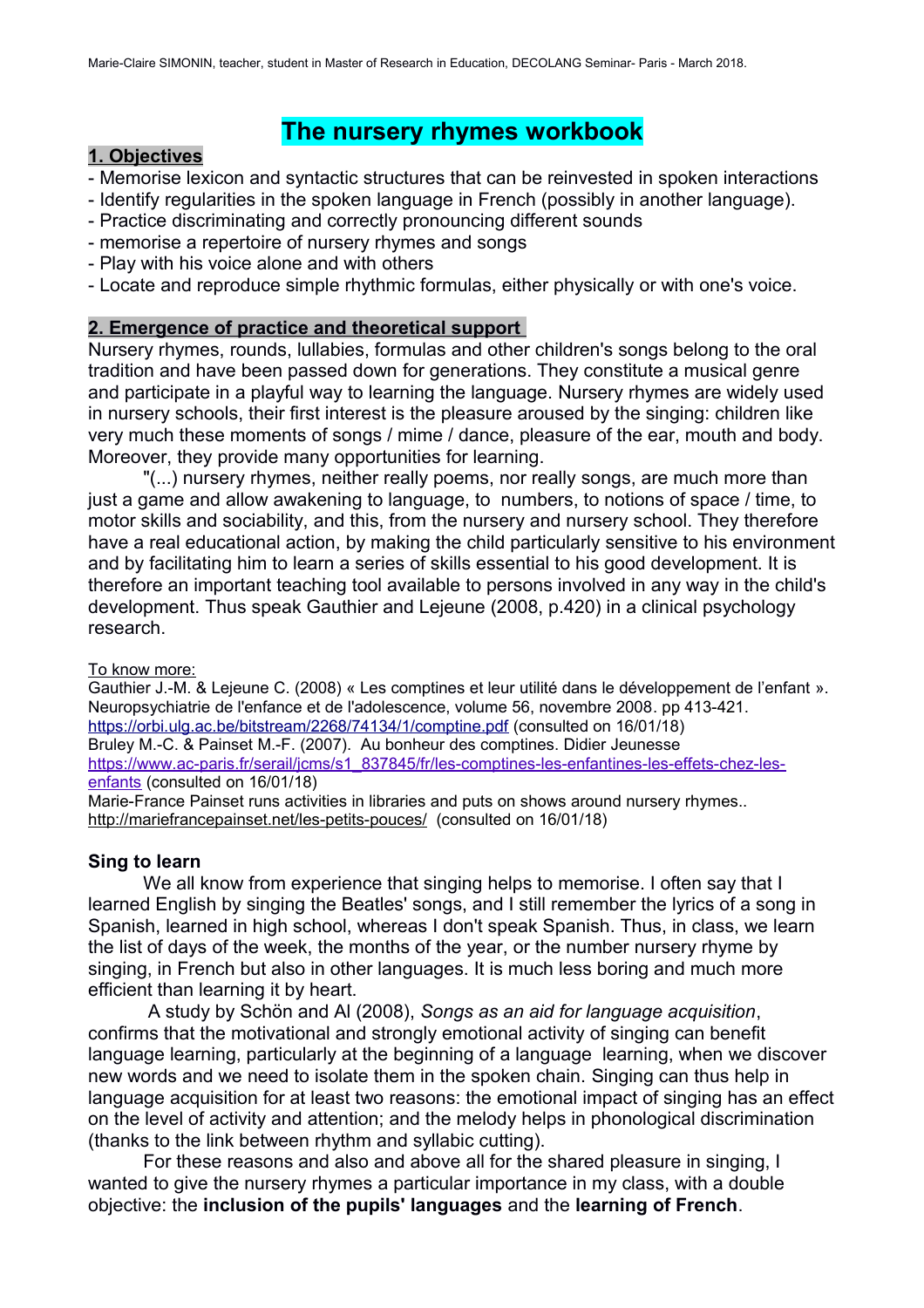Marie-Claire SIMONIN, teacher, student in Master of Research in Education, DECOLANG Seminar- Paris - March 2018.

#### **Multilingual nursery rhymes**

They constitute a form of awakening to languages (see development on awakening to languages in the notice"digital multilingual picture books").

And on the other hand, this type of activity has been part of the programmes since 2015 under the name"Awakening to linguistic diversity" :

From the middle section, they will discover the existence of languages, sometimes very different from those they know. In playful situations (games, nursery rhymes...) or to which they can give meaning (DVD of known stories for example), they become aware that communication can pass through other languages than French.

Including pupils' languages through nursery rhymes makes it possible to establish a link between home and school and to reconcile the different languages in the pupils' linguistic repertoire. In addition, the emotional and symbolic dimension of languages is particularly present in singing, especially when the nursery rhyme is learned through the pupils'parents. These nursery rhymes, frequently coming from their childhood, often carry a strong emotional value, and the fact of transmitting them within their child's school is not insignificant for them. And even when the nursery rhyme is learned by the teacher using a CD, the recognition of the first language induced by a nursery rhyme is of great value to the child.

To work on singing also means to work on the voice, and thus to mobilise the"speaking body" and to anchor learning in the body, and it means to recognise, become aware and reactivate the body knowledge already acquired in the first language, not only phonatory but more widely gestural.

To know more:

Schön D., Boyer M., Moreno S., Besson M., Peretz I. &Kolinsky R. (2008). *Songs as an aid for language acquisition.* Cognition, Volume 106, Issue 2, February 2008. pp. 975-983. [https://pdflegend.com/download/songs-as-an-aid-for-language-acquisition-](https://pdflegend.com/download/songs-as-an-aid-for-language-acquisition-_59f9e720d64ab23ff0852f65_pdf)

[\\_59f9e720d64ab23ff0852f65\\_pdf](https://pdflegend.com/download/songs-as-an-aid-for-language-acquisition-_59f9e720d64ab23ff0852f65_pdf) (consulted on 28/12/17)

Sur Elodil, language awareness activities through nursery rhymes:

<http://www.elodil.umontreal.ca/fileadmin/documents/Guides/eal/20-disciplines-musique.pdf> (consulted on 28/01/18)

An experiment on the site of the Lyon Academy:

<http://www2.ac-lyon.fr/ressources/rhone/langues-vivantes/spip.php?article402> (consulted on 28/01/18)

#### **Nursery rhymes in French**

The main objective is the learning of oral language, in connection with the activities and with, as support, the gesture and the movement, the dance and the mime, the mimics .The rhymes accompany the action and put it into words. The accompanying gestures, the finger games and the sound effects are as much help to the comprehension and the entry in the language for allophones. I sometimes simplify the words to allow the acquisition of simple sentences necessary for the daily life, even I invent new nursery rhymes for the needs of the cause, in an aim of learning simple words and sentences, and because existing nursery rhymes can sometimes be too complicated for children to appropriate them effectively for a language purpose.

Under these conditions, nursery rhymes can offer speaking apprentices "models" of speech that they can grasp, what Lentin and Canut call "creative semantic-syntactic patterns" (Canut, 2009). (see file on digital echo albums).

To know more:

Canut E. (2009). Apprendre à parler pour ensuite apprendre à lire et à écrire. Congrès FNAME. <https://hal.archives-ouvertes.fr/hal-00524227/document>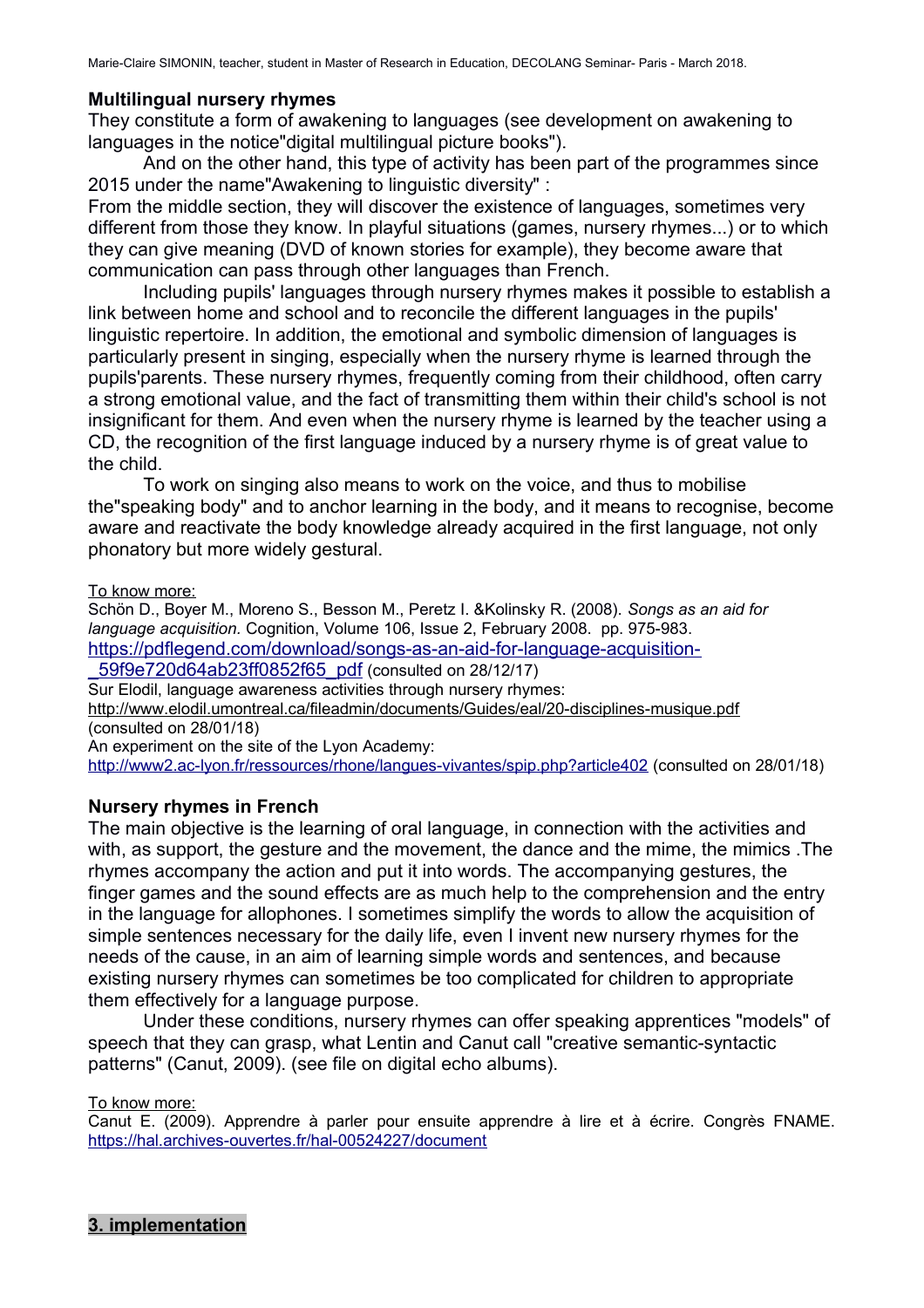Marie-Claire SIMONIN, teacher, student in Master of Research in Education, DECOLANG Seminar- Paris - March 2018.

#### **In French**

The nursery rhymes rhythm the life of the class, announce, accompany the moments of the collective life and participate in the ritualisation of the activities. Each key moment of the day corresponds to a nursery rhyme that puts it into words: a rhyme to say hello, one to say the weather, one to say one's good appetite, one to say we line up or we circle up, one to say that we are silent.

#### **In the pupils'languages**

It is not always possible, but we prefer when nursery rhymes are taught to us in class by the parents. They come to class and they teach them to us directly. We also take the opportunity to record the nursery rhyme on the digital tablet, which gives us a good support for later learning sessions and also allows us to put the nursery rhyme on the school's blog. It is also easier for us to have a reliable model to train us to have the most correct pronunciation possible. The parents tell us how they learned it: about a nursery rhyme in Wolof, a mother told us that she sang it, as a child, when she was playing hopscotch. When we talk about this nursery rhyme, it becomes "the nursery rhyme of.....' s mother " Which is much more meaningful for young children than a title.

#### **The nursery rhymes workbook**

 It brings together all the nursery rhymes, rounds or formulas learned in class. It is at the disposal of the pupils in the classroom library so that they can flip through it, at will. All the songs and nursery rhymes learned in class are included, together with an illustration that allows them to be identified. The workbook is a tool that encourages pupils, alone or with others, to repeat and reinvest songs learned with the whole class.

# **4. Impact**

# **Multilingual nursery rhymes**

Pupils have no difficulty learning these nursery rhymes (much less than adults) and fewer pronunciation difficulties: this putting unknown sounds in their mouths is a game for them, they like it a lot. They are very proud to sing nursery rhymes in their own language and very respectful of those of friends: there are no more laughs or mockery when listening to a new song (as it may have been the case a few years ago). The different sounds are no longer surprising, plurilingualism is part of the ordinary, we are really learning to live together.

# **Nursey rhymes in French**

It is difficult to measure the impact of nursery rhymes on language learning, but what is observed and which is of great interest for second-language learning is that nursery rhymes allow children to practice articulation and pronunciation of French even before the child can produce personal statements. Here are two examples:

- Abdelhakim was 5 years old and hardly spoke in class. On the other hand, he could perfectly say the rhymes of the class in French. We could therefore be reassured about his language skills. And in fact, today, in last section of nursery school, he speaks well.

 - Liên's first language is Vietnamese, she begins to speak French, but the pronunciation is very difficult because very different from Vietnamese, which does not prevent her from singing loudly all the nursery rhymes, in French and in the other languages, and pronouncing them well. The nursery rhymes allow her to practice pronunciation in a secure context thanks to the group's repetition and protection: her voice is not put forward and she has the right to make mistakes. In addition, it seemed to me that learning a nursery rhyme in her language had unlocked something in the little girl who then began to sing with renewed ardor with the group.